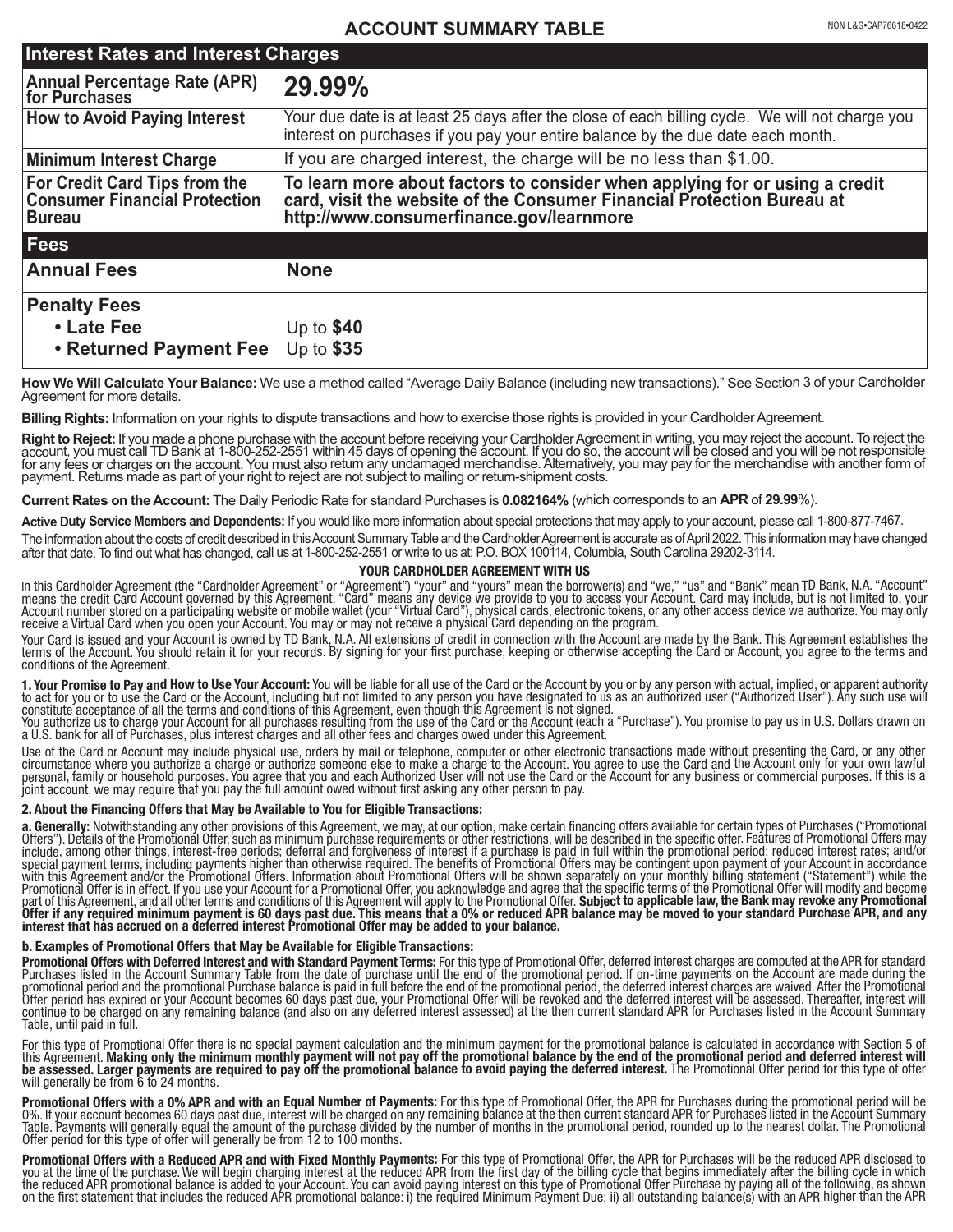on the reduced APR balance; iii) any deferred interest promotional balance that is within the last two billing cycles of the promotional period; and iv) the total of the reduced APR promotional balance. Otherwise, during t

Payments are calculated by adding the promotional balance and the estimated amount of interest that would be assessed on the promotional balance during the promotional term at the applicable APR if only on-time minimum pay

#### **3. How We Calculate the Interest Charges on Your Account:**

a. Interest and Any Minimum Interest Charges: Each billing cycle, we separately determine the interest charges on standard Purchases and each separate kind of promotional<br>Purchase (each, a "Type of Balance"). For each Type

**b. How We Will Calculate Interest on Your Account:** We use a method called "Average Daily Balance (including new transactions)" to compute the interest charge. For each type of Balance, the Balance Subject to Interest Rat Offer, it will include any interest charges that may have been assessed on the unpaid promotional balance at the end of the Promotional Offer term.

c. How Interest Accrues and How to Avoid Paying Interest on Purchases: On each Purchase, interest begins to accrue on the transaction date. Generally, you can avoid paying interest on standard Purchases in any given billin

If you have a promotional balance(s) on your Account, you may still be able to avoid paying interest on standard Purchases provided you pay by the Payment Due Date the amount<br>that equals the required Minimum Payment Due fo

For each Type of Balance that is a separate kind of promotional Purchase, please see Section 2 of this Agreement for more information about how to avoid paying interest on<br>these transactions.

**d. Treatment of Late Fees and Returned Payment Fees:** We do not charge interest on Late Fees or Returned Payment Fees.

**4. The Interest Rates on your Account:** The "Annual Percentage Rate" or "APR" is the annual rate of interest charged on Account balances. In connection with a special<br>promotion we may charge a reduced promotional rate of

5. A Minimum Payment is Due Each Month: Each billing cycle you agree to pay at least the minimum payment due by the payment due date shown on your monthly Statement<br>(the "Minimum Payment Due"). Each Minimum Payment Due wil

The Minimum Payment Due will be calculated as follows:

The greater of:

- a. 3.5% of each outstanding Purchase balance without a special payment calculation; PLUS each payment amount due in connection with each balance that is subject a. to a Promotional Offer that has a special payment calculation (e.g. Equal or Fixed Monthly Payment offers), each rounded up to the nearest dollar; OR
- b. \$29. However, if a payment of \$29 for each month during the promotional period would pay off the balance on a Deferred Interest Promotional Offer before the promotional expiration date, then the minimum payment shall be calculated as set forth in (1) above; PLUS
- c. any applicable fees and charges (except interest charges) assessed in the billing cycle; PLUS
- d. any past due amount
- This amount is then rounded up to the nearest dollar.

Credits, adjustments, refunds and similar Account transactions will not reduce your Minimum Payment Due. If you pay ahead by paying more than the Minimum Payment Due in<br>one billing cycle, you will not be excused from payin

**6. How You Can Make Payments on Your Account:** Instructions on how you can make payments on your account will be on your Statement each month.

7. If You Pay Late You Will be Assessed a Late Fee: The first time a Minimum Payment Due is not received by the Payment Due Date, we may charge you a late fee of an amount equal to the Minimum Payment Due or \$29, whichever due and payable.

8. If a Payment is Returned You Will be Assessed a Returned Payment Fee: The first time your check or electronic payment is returned to us by your financial institution unpaid or dishonored, we may charge you a returned pa

**9. Administrative Fees:** If you request a copy of a Statement, sales draft or payment check, you will pay a fee if permitted by applicable law. The amount of the fee will be disclosed at the time you request this optional service. However, you will not be charged for copies of Statements, sales drafts, or other documents that you request for a billing error/inquiry<br>you may assert under applicable law.

#### **10. Your Credit Limit:**

a. Generally: Your initial credit limit for the Account is shown in the materials that accompany the Card(s) and documents we send to you when your Account is opened. Your current<br>credit limit for the Account will be shown your current credit limit is.

b. Changes to Your Credit Limit: In our discretion, at any time, subject to applicable law, we may increase or decrease your credit limit without providing prior notice to you.<br>You may ask us to change your credit limit by

c. Going Over Your Credit Limit: You may not go over your credit limit. We may permit you to go over your limit, but we are not required to do so. If your Account goes over your credit limit, you must pay the over limit am

**11. Your Monthly Billing Statements:** We will send a Statement to the physical address on our records each month, if required by applicable law. If you have agreed to receive electronic statements, you may access your statements online at https://www.myonlineaccount.net or such other website we make available to you.

**12. How Your Payments Are Applied to Your Account Balance:** Subject to the following and applicable law, payments will generally be applied first to the oldest Purchases.

a. How the Minimum Payment is Applied to Your Account: We will generally apply your Minimum Payment Due in the following order: (i) to interest charges and other fees; (ii) to purchase transactions with the lowest Daily Pe

**b. Application of Payments in Excess of Minimum Payment.** We will generally apply payments and credits in excess of the Minimum Payment Due in the following order: (i) to purchase transactions with the lowest Daily Period

c. Application of Payments during a Deferred Interest Promotional Offer Period: If you have one or more deferred interest Promotional Offer on your Account, payments will<br>be applied differently during the last two billing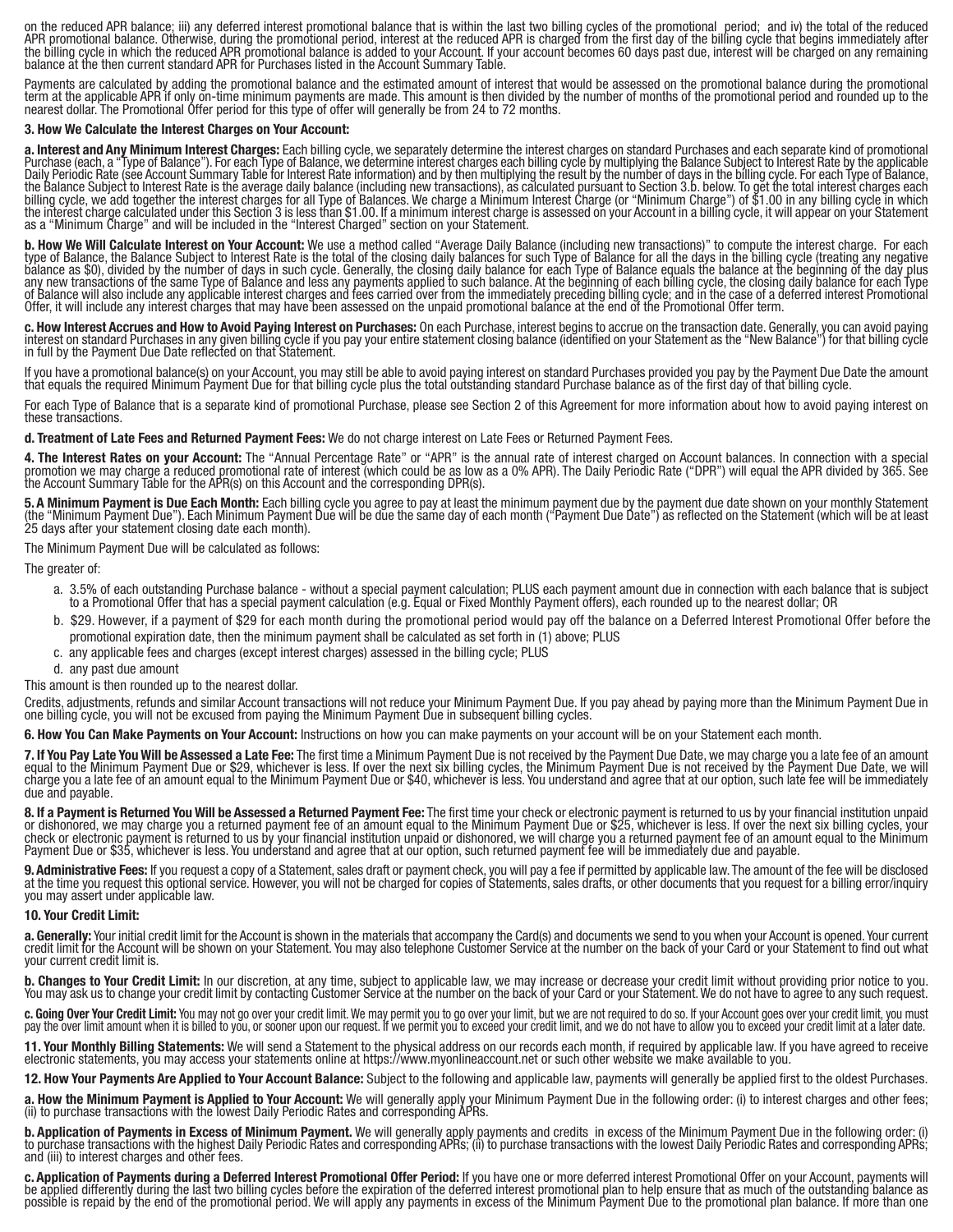promotional offer is expiring when a payment in excess of the Minimum Payment Due is received, we may apply the payment in any manner permitted by applicable law. See<br>Section 2 of this Agreement, and any disclosures provid

**13. If Your Payment is Returned Unpaid:** If a payment you make is not honored by your bank and it has already been credited by us to your Account, we will reverse the credit and add the amount of the payment back to the Account as of the day the payment was first credited to the Account.

14. Irregular Payment and Delay in Enforcement: We may accept late payments, partial payments, checks and money orders marked "Paid in Full" or language having the<br>same effect without losing any of our rights under this Ag

15. If You Have a Credit Balance: We will make a good faith effort to return to you any credit balance on your Account over \$1.00 if the credit balance has been on your Account longer than six (6) months (or, in our discre

**16. Purchases Made by Your Authorized Users:** We may allow you to have Authorized Users who may use your Account. When you allow an Authorized User to use your account, you will be liable for all transactions made by the

**17. Entire Agreement:** This Agreement (as amended and supplemented from time to time), including the Account Summary Table and the application, constitute the final expression of the agreement between you and us. This Agreement may not be contradicted by evidence of any prior, contemporaneous or subsequent oral agreement between<br>you and us regarding your Account. The retail store and

**18. If You Default on This Agreement:** You agree that you will be in default if any of the following events occurs:

- We do not receive a required minimum payment by 5 p.m., Eastern Time, on the Payment Due Date, accompanied by your Statement payment stub (if mailed), or we<br>do not receive any other payment required by this Agreement whe
- You exceed the credit limit.
- You die or are declared legally incompetent or incapable of managing your affairs, become insolvent, file for bankruptcy, or otherwise become the subject of a bankruptcy • You give us false or misleading information at any time in connection with your Account.
- 
- You send us a check or similar instrument that is returned to us unpaid, or any automatic, electronic or other payment on your Account cannot be processed or is returned<br>unpaid, for any reason, within the last six (6) bill
- You breach or otherwise fail to comply with any term or condition of this Agreement.
- We have reason to suspect that you or any Authorized User may have engaged or participated in any unusual, suspicious, fraudulent, or illegal activity on your Account. • You do not give us any updated information about your finances, employment, or any other information we may reasonably request, promptly after the request.

Upon default: (a) we will not be obligated to honor any attempted use of your Account (even if we do not give you advance notice); (b) we may require you to pay at once all or<br>any portion of the balance outstanding under t

**19. Your Liability for Unauthorized Use:** If your Card is lost or stolen or if you believe someone may have used your Account without your permission, you must notify us at once. You may be liable for the unauthorized use of your Account. You will not be liable for unauthorized use that occurs after you notify us by writing to P.O. Box 100114,<br>Columbia, South Carolina 29202-3114 or by calling maximum liability is \$50. Subject to any restrictions of applicable law, we may terminate or limit access to your Account if you have notified us or we have determined that your<br>Card may have been lost or stolen, or that t

#### **20. Closing Your Account:**

**a. We May Close your Account at Any Time:** We may without prior notice suspend or close your Account to new transactions at any time, for any reason, including but not limited to a change to your creditworthiness or Accou

**b. You May Ask Us to Close Your Account:** You may ask us to close your Account to new transactions at any time, by notifying Customer Service at P.O. Box 100114, Columbia, Columbia, Columbia, Columbia, Columbia, Columbia, parties) with your written notice or, by calling Customer Service at the number on the back of your Card. If you request to close your Account by phone, we reserve the right to require written notice from you. You also agr

**21. The Address on Your Account and Our Notices to You:** If required by applicable law, we will send Statements and Account notices to your physical address on our records.<br>If you have elected to receive electronic Statem are ready. You will promptly inform us of any change in your email address or your mailing address. You may change your address by writing to us at Customer Service, P.O. Box<br>100114, Columbia, South Carolina 29202-3114 or

**22. Our Rights Continue:** Any failure or delay in exercising any of our rights under the Agreement will not preclude us from later exercising those rights.

**23. Changing This Agreement:** Subject to applicable law, we may change this Agreement at any time or from time to time. For example, we may change fees, add new fees, change the interest rates or rate formulas that apply to your Account, increase your minimum payment due or add, delete or modify non-economic terms. We will notify you of<br>changes to this Agreement if required by applicabl in our notice and will apply to those balances, including new transactions, on your Account as described in our notice.

24. Your Credit Performance: Your Account was established based upon criteria reflecting your particular credit history. From time to time we review your credit performance.<br>If your credit performance changes, we may chang

25. Your Credit Information and Your Credit Report: You authorize us to obtain reports from consumer reporting agencies in connection with this Agreement and from time to time in connection with the review of your Account,

26. How to Dispute Credit Reports Regarding Your Account: If you think the information we furnished to consumer reporting agencies on the Account is not accurate, you should write us at P.O. Box 100270, Columbia, South Car

27. Your Authorization for Automatic Dialing and Monitoring/ Recording of Calls: We may telephone you using an automatic dialing-announcing device. Your telephone conversations with employees or agents of ours may be monit

28. Telephone Numbers We May Use to Contact You. When you give us your mobile phone number, we have your permission to contact you at that number about all of your TD Bank accounts. Your consent allows us to use text messa

29. Assignment. We may at any time assign or sell this Account, any sums due on this Account, this Agreement, or your rights or obligations under this Agreement. Any person(s) to whom we make any such assignment or sale sh

**30. Governing Law: This Agreement, including the rate of interest and fees, is governed by applicable federal law and the substantive laws of the State of Delaware (to the extent not preempted by federal law) without regard to principles of conflict of law or choice of law.**